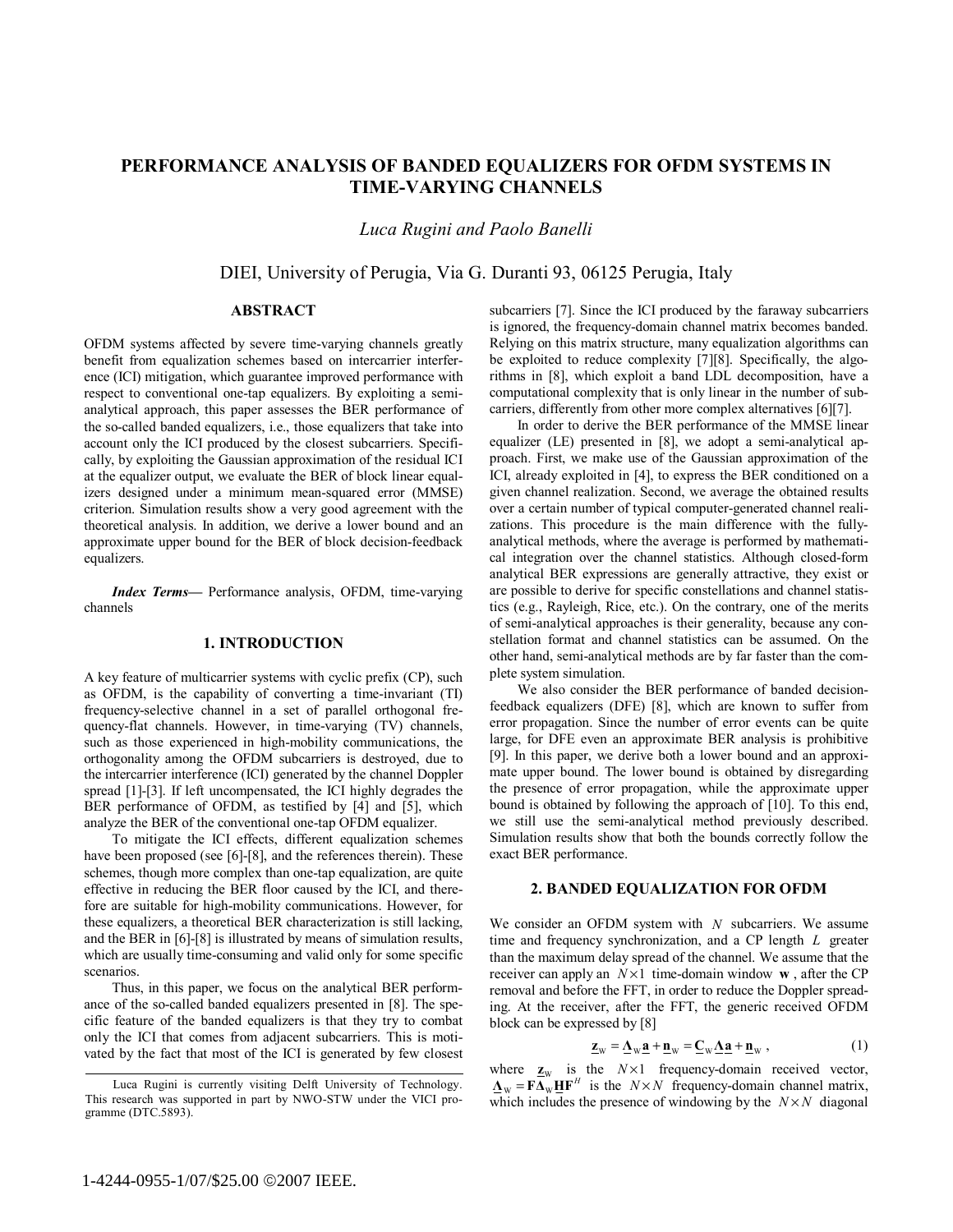matrix  $\mathbf{\Lambda}_{\mathbf{W}} = \text{diag}(\mathbf{w})$ ,  $\mathbf{\underline{H}}$  is the  $N \times N$  time-domain channel matrix, **F** is the  $N \times N$  unitary DFT matrix, **a** is the  $N \times 1$  OFDM block that contains the frequency-domain data,  $\mathbf{n}_w = \mathbf{F} \Delta_w \mathbf{v}$  is the noise vector in the frequency domain, with **v** the receiver AWGN vector in the time domain before windowing, with covariance  $\sigma_v^2 \mathbf{I}_v$ . In (1), we also define  $\mathbf{\Lambda} = \mathbf{F} \mathbf{H} \mathbf{F}^H$ , which is the frequencydomain channel matrix in the absence of windowing, and  $\mathbf{C}_{\mathbf{W}} = \mathbf{F} \mathbf{\Delta}_{\mathbf{W}} \mathbf{F}^H$ , which is the circulant matrix representing the windowing operation in the frequency domain. These definitions represent a clear link with conventional OFDM, where windowing is absent. In this case,  $\Delta_W = I_N$  and hence  $C_W = I_N$ .

By assuming that  $N_A$  out of  $N$  subcarriers are active, the  $N \times 1$  transmitted vector **a** can be rewritten as

$$
\underline{\mathbf{a}} = \mathbf{T}_{GB} \mathbf{a} = [\mathbf{0}_{N_V/2 \times 1}^T \ \mathbf{a}^T \ \mathbf{0}_{N_V/2 \times 1}^T]^T, \tag{2}
$$

where  $\mathbf{T}_{GB} = [\mathbf{0}_{N_{\rm V}/2 \times N_{\rm A}}^T \mathbf{I}_{N_{\rm A}} \mathbf{0}_{N_{\rm V}/2 \times N_{\rm A}}^T]^T$  is the  $N \times N_{\rm A}$  matrix that inserts the  $N_V$  frequency guard bands, with  $N_V = N - N_A$ , and **a** is the  $N_A \times 1$  QPSK data vector with covariance  $\sigma_a^2 \mathbf{I}_{N_A}$ . At the receiver side, we assume that the data received on the guard bands are discarded, as expressed by

$$
\mathbf{z}_{\rm w} = \mathbf{R}_{\rm GB} \mathbf{z}_{\rm w} = \mathbf{\Lambda}_{\rm w} \mathbf{a} + \mathbf{n}_{\rm w} \,, \tag{3}
$$

where  $\mathbf{R}_{GB} = \mathbf{T}_{GB}^T$  selects only the  $N_A$  middle subcarriers,  $\mathbf{\Lambda}_{\text{W}} = \mathbf{R}_{\text{GB}} \mathbf{\underline{\Lambda}}_{\text{W}} \mathbf{T}_{\text{GB}}$  is  $N_A \times N_A$ , and  $\mathbf{n}_{\text{W}} = \mathbf{R}_{\text{GB}} \mathbf{\underline{n}}_{\text{W}}$  is  $N_A \times 1$ .

Due to the time variation of the channel, the frequencydomain channel matrix  $\Delta_W$  in (1) (or equivalently its  $N_A \times N_A$ middle block  $\Lambda_w$  in (3)) is not diagonal, but nearly banded [7], and each diagonal is associated with a discrete Doppler frequency that introduces ICI. Banded equalizers exploit this Doppler structure by approximating the channel matrix  $\mathbf{\underline{\Lambda}}_W$  with its banded version  $\mathbf{B}_W$  (or equivalently  $\Lambda_W$  with  $\mathbf{B}_W$ ), neglecting the ICI that comes from faraway subcarriers. We denote with *Q* the number of the relevant subcarriers from each side. The total bandwidth of  $\mathbf{B}_W$  is hence  $2Q+1$ . If windowing is adopted, the receiver window can be designed to strengthen the banded assumption. This leads to the minimum band approximation error (MBAE) design of [8], where the window design minimizes the quantity  $E\{\|\Delta_{\mathbf{w}} - \mathbf{B}_{\mathbf{w}}\|^2\}$  by exploiting the knowledge of the maximum Doppler frequency  $f<sub>p</sub>$  and of the Doppler spectrum.

In the next section, we illustrate how to evaluate the BER performance of banded linear equalizers designed under the MMSE criterion. For an LE, the soft version of the data vector can be recovered by a matrix multiplication, expressed by

$$
\tilde{\mathbf{a}}_{\text{LE}} = \mathbf{G} \mathbf{z}_{\text{W}} . \tag{4}
$$

In case of windowing, the banded MMSE LE is expressed by [8]

$$
\mathbf{G}_{\text{WLE}} = \mathbf{B}_{\text{W}}^H (\mathbf{B}_{\text{W}} \mathbf{B}_{\text{W}}^H + \gamma^{-1} \mathbf{R}_{\text{GB}} \underline{\mathbf{C}}_{\text{W}} \underline{\mathbf{C}}_{\text{W}}^H \mathbf{R}_{\text{GB}}^T)^{-1}, \qquad (5)
$$

where  $\gamma = \sigma_a^2 / \sigma_v^2$  represents the signal-to-noise (SNR) ratio. When windowing is absent, equation (5) reduces to

$$
\mathbf{G}_{\text{LE}} = \mathbf{B}^H (\mathbf{B} \mathbf{B}^H + \gamma^{-1} \mathbf{I}_{N_A})^{-1}, \tag{6}
$$

where **B** denotes the banded version of the  $N_A \times N_A$  unwindowed channel matrix  $\Lambda = \mathbf{R}_{GB} \Delta \mathbf{T}_{GB}$ .

## **3. BER OF BANDED LINEAR EQUALIZERS**

To derive the BER performance, we follow a semi-analytical approach that consists in two steps. First, assuming a given channel realization, we analytically derive the BER conditioned on that channel realization. Second, we average the conditional BER over the channel statistics. In both steps we will adopt some convenient approximations that permit to simplify the BER analysis. As a consequence of these approximations, the obtained BER is not truly exact. However, we will use computer simulations to establish the accuracy of the proposed approach. Although we focus on the performance of QPSK, the proposed semi-analytical method can be employed also for other symbol constellations.

For simplicity, let us consider the case when receiver windowing is not used. (Similar considerations holds for the windowing case.) By combining  $(4)$ ,  $(6)$ , and  $(3)$ , we obtain

$$
\tilde{\mathbf{a}}_{\text{LE}} = \mathbf{B}^H (\mathbf{B} \mathbf{B}^H + \gamma^{-1} \mathbf{I}_{N_A})^{-1} (\mathbf{\Lambda} \mathbf{a} + \mathbf{n}), \qquad (7)
$$

where  $\Lambda = \mathbf{R}_{GB} \mathbf{F} \underline{\mathbf{H}} \mathbf{F}^H \mathbf{T}_{GB}$  and  $\mathbf{n} = \mathbf{R}_{GB} \mathbf{F} \underline{\mathbf{v}}$  are the unwindowed versions of  $\Lambda_{\text{W}}$  and  $\mathbf{n}_{\text{W}}$ , respectively. Since **B** is the banded version of  $\Lambda$ , we rewrite  $\Lambda = B + E$ . It is clear that the matrix **E**, which represents the ICI coming from the faraway subcarriers, has nonzero elements only outside its main band that contains  $2Q + 1$ diagonals. Since **E** generates an ICI that is left uncompensated by the equalizer, its effect should be considered as an additional source of error, as it happens for the noise. By inserting  $\Lambda = B + E$ in (7), we obtain

$$
\tilde{\mathbf{a}}_{\text{LE}} = \mathbf{B}^H (\mathbf{B} \mathbf{B}^H + \gamma^{-1} \mathbf{I}_{N_A})^{-1} \mathbf{B} \mathbf{a} + \mathbf{G}_{\text{LE}} \mathbf{u} ,
$$
 (8)

where  $\mathbf{u} = \mathbf{E}\mathbf{a} + \mathbf{n}$  represents the *aggregate noise* due to both the neglected ICI and the thermal AWGN. In (8), we observe that the matrix  $\mathbf{B}^H (\mathbf{B} \mathbf{B}^H + \gamma^{-1} \mathbf{I}_{N_A})^{-1} \mathbf{B} = (\mathbf{B}^H \mathbf{B} + \gamma^{-1} \mathbf{I}_{N_A})^{-1} \mathbf{B}^H \mathbf{B}$  is not diagonal. This is a direct consequence of the MMSE criterion, which does not suppress the ICI completely, but allows some residual ICI in order to avoid excessive noise enhancement. Therefore, we define the matrix **D** as the diagonal matrix obtained by selecting the main diagonal of  $\mathbf{B}^H(\mathbf{B}\mathbf{B}^H + \gamma^{-1}\mathbf{I}_{N_A})^{-1}\mathbf{B}$ , and the matrix

$$
\mathbf{\Omega} = \mathbf{B}^H (\mathbf{B} \mathbf{B}^H + \gamma^{-1} \mathbf{I}_{N_A})^{-1} \mathbf{B} - \mathbf{D} . \tag{9}
$$

By (9), Equation (8) becomes

$$
\tilde{\mathbf{a}}_{\text{LE}} = \mathbf{D}\mathbf{a} + \mathbf{\Omega}\mathbf{a} + \mathbf{G}_{\text{LE}}\mathbf{u} \tag{10}
$$

where **Da** is the useful term, **Ωa** represents the residual ICI, and  $G<sub>BIF</sub>$ **u** stands for the aggregate noise. Focusing on the *k*th subcarrier, the decision variable can be expressed by

$$
\tilde{a}_{k} = [\tilde{\mathbf{a}}_{LE}]_{k} = d_{k,k} a_{k} + \sum_{l \neq k, l=1}^{N_{A}} \omega_{k,l} a_{l} + \sum_{l=1}^{N_{A}} g_{k,l} u_{l}, \qquad (11)
$$

where  $a_i$  is the *l*th element of the vector **a**,  $\omega_{k,l}$  is the  $(k,l)$ -th element of **Ω** , and the other quantities are defined accordingly.

To obtain the conditional BER, the key idea is to approximate as Gaussian the undesired terms in (11). Indeed, the first summation in  $(11)$ , expressed by

$$
\beta_k = \sum_{l \neq k, l=1}^{N_A} \omega_{k,l} a_l , \qquad (12)
$$

is the weighted sum of  $N_A - 1$  independent and equiprobable random variables  $\{a_i\}$ . Since in OFDM systems the number of active subcarriers is quite large (usually  $N_A \gg 10$ ), the hypotheses of the central limit theorem (CLT) [11] are satisfied, and therefore  $\beta_k$  in (12) can be safely considered as a zero-mean complex circular Gaussian random variable, with variance equal to

$$
\sigma_{\beta_k}^2 = \sigma_a^2 \sum_{l \neq k, l=1}^{N_A} |\omega_{k,l}|^2.
$$
 (13)

A more complete theoretical justification of this Gaussian approximation can be found, in the context of MMSE multiuser detection, in [12].

To statistically characterize the second summation in (11), we observe that  $u_i$  in (11), expressed by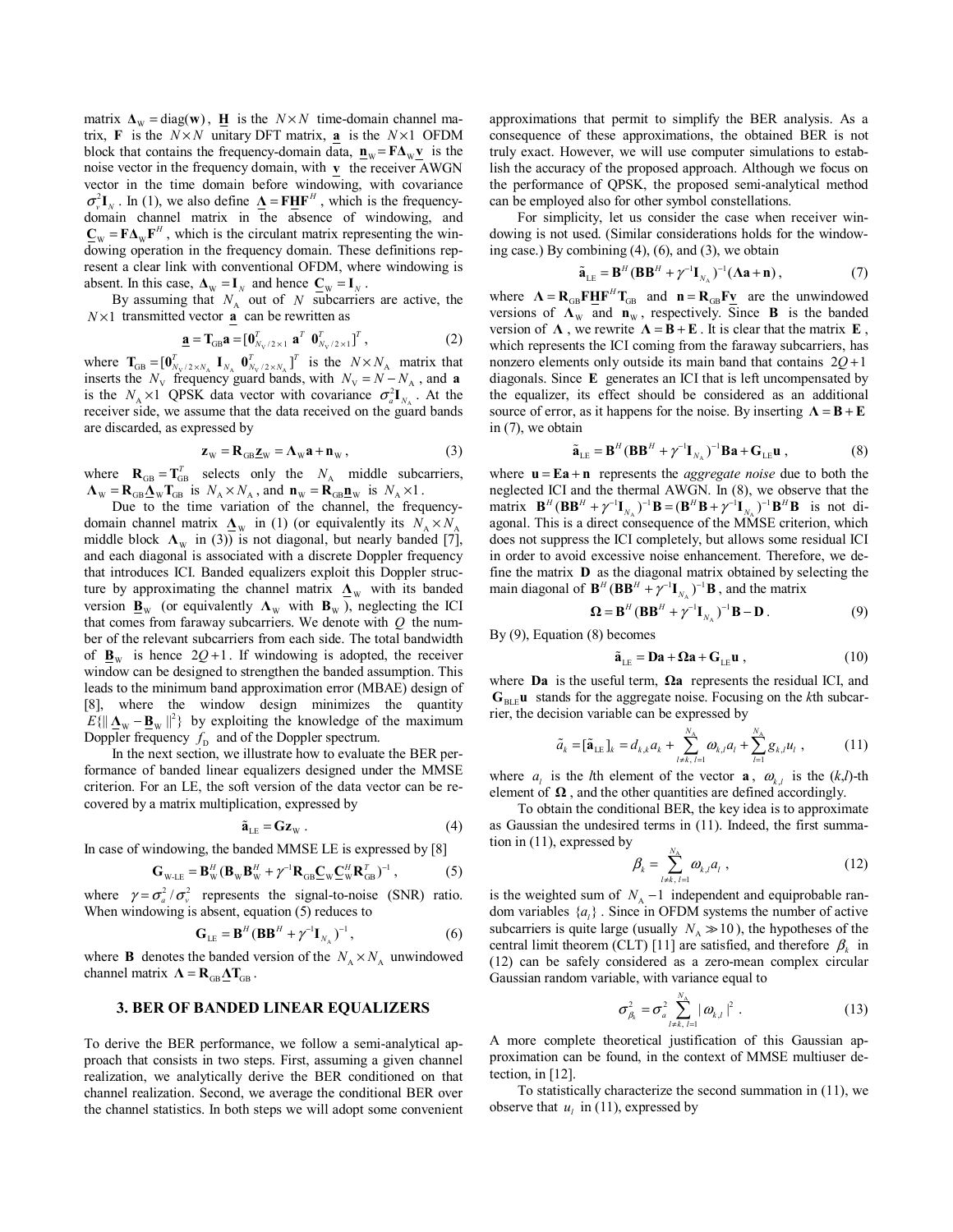$$
u_{l} = n_{l} + \sum_{|k-l| \geq Q, l=1}^{N_{A}} e_{k,l} a_{l} , \qquad (14)
$$

is obtained by adding to the Gaussian random variable  $n_i$ , the weighted sum of  $N_A - 2Q - 1$  independent and equiprobable random variables  $\{a_i\}$ . Practical values of *Q* are very small [8], and therefore, similarly to the previous case, the number of summed elements is quite large, and we can apply the CLT to approximate the summation in (14) as Gaussian. Consequently,  $u_i$  can be approximated as Gaussian as well, being the sum of two Gaussian random variables. More precisely, we approximate the whole vector  $\mathbf{u} = \mathbf{E}\mathbf{a} + \mathbf{n}$  as a complex jointly Gaussian random vector with zero mean and covariance matrix  $C_{\text{uu}}$  expressed by

$$
\mathbf{C}_{\mathbf{uu}} = \sigma_a^2 \mathbf{E} \mathbf{E}^H + \sigma_n^2 \mathbf{I}_{N_A} \,. \tag{15}
$$

Since the aggregate noise in (11), expressed by

$$
\theta_k = \sum_{l=1}^{N_\text{A}} g_{k,l} u_l \tag{16}
$$

is a linear combination of random variables that are approximately jointly Gaussian,  $\theta_k$  can be even better approximated as complex Gaussian. Its variance  $\sigma_{\theta_k}^2$  is calculated as the  $(k, k)$ -th element of the matrix  $\mathbf{G}_{\text{LE}} \mathbf{C}_{\text{uu}} \mathbf{G}_{\text{LE}}^H$ , which by (15) can be expressed as

$$
\sigma_{\theta_k}^2 = \sigma_a^2 [\mathbf{G}_{\text{LE}} \mathbf{E} \mathbf{E}^H \mathbf{G}_{\text{LE}}^H]_{k,k} + \sigma_n^2 [\mathbf{G}_{\text{LE}} \mathbf{G}_{\text{LE}}^H]_{k,k} .
$$
 (17)

Taking into account that  $\beta_k$  and  $\theta_k$  are approximately Gaussian, and assuming QPSK with Gray coding, the BER on the *k*th subcarrier conditioned on a given channel realization **Λ** can be obtained as  $[13]$ 

$$
BER_{LE}(k,\Lambda) = Q\left(\sqrt{\frac{|d_{k,k}|^2 \sigma_a^2}{\sigma_{\beta_k}^2 + \sigma_{\theta_k}^2}}\right),
$$
\n(18)

where  $\sigma_{\beta_k}^2$  and  $\sigma_{\theta_k}^2$  are expressed by (13) and (17), respectively. The final BER is then obtained as the average of (18) over the channel statistics and over the subcarrier index, as expressed by

$$
BER_{LE} = \frac{1}{N_{A}} \sum_{k=1}^{N_{A}} \int BER_{LE}(k, \Lambda) f_{\Lambda}(\Lambda) d\Lambda ,
$$
 (19)

where  $f_{\lambda}(\Lambda)$  is the probability density function of the channel realization  $\Lambda$ . The analytical solution of the integral in (19) seems quite difficult, even for specific channel statistics (such as Rayleigh fading with Jakes' Doppler spectrum). Therefore, we approximate the integral in (19) by averaging (18) over a finite number *H* of computer-generated channel realizations  $\{\mathbf\Lambda^{(j)}\}$ , as

$$
BER_{LE} = \frac{1}{N_A H} \sum_{k=1}^{N_A} \sum_{j=1}^{H} BER_{LE}(k, \Lambda^{(j)})
$$
 (20)

Although this semi-analytical approach does not give a closedform solution, it can be adopted with a large variety of channel statistics. In addition, the simulation results presented in Sect. 5 show that a relatively-small number of channel realizations, e.g.  $H = 1000$ , produces a very good approximation.

We point out that the proposed method can be used also to evaluate the BER of other linear equalizers. For example, the linear MMSE equalizer presented in [6], which considers all the ICI, can be obtained by selecting  $Q = N_A$ . In this case, since **E** = 0, the term  $\theta_k$  in (16) vanishes. As a second example, a very-lowcomplexity MMSE LE can be obtained by selecting  $Q = 0$ , which renders the equalizer **G** in (6) diagonal. For QPSK and other constant-modulus constellations, this equalizer is equivalent to the conventional one-tap equalizer (up to a real subcarrier-dependent scaling factor that does not affect BER performance).

## **4. BER BOUNDS FOR BANDED DFE**

In this section, we investigate on the BER of banded DFE designed following the MMSE criterion. The DFE use two filters: a feedforward filter  $\mathbf{F}_F$ , and a feedback filter  $\mathbf{F}_B$ . The soft-detected data is expressed by

$$
\tilde{\mathbf{a}}_{\text{DFE}} = \mathbf{F}_{\text{F}} \mathbf{z}_{\text{W}} - \mathbf{F}_{\text{B}} \hat{\mathbf{a}}_{\text{DFE}} \,, \tag{21}
$$

where  $\hat{\mathbf{a}}_{\text{DEF}}$  is the hard-detected data vector. Hence, the feedback filter  $\mathbf{F}_{\text{B}}$  cancels out the ICI generated from the already-detected data, whereas the feedforward filter  $\mathbf{F}_{\text{F}}$  suppresses the ICI coming from the not-yet-detected data. For banded MMSE DFE [8],

$$
\mathbf{F}_{\mathrm{B}} = \mathbf{L}^{H} - \mathbf{I}_{N_{\mathrm{A}}}, \qquad \qquad \mathbf{F}_{\mathrm{F}} = \mathbf{L}^{H} \mathbf{G}_{\mathrm{LE}} , \qquad (22)
$$

where **L** is a band lower triangular matrix obtained from band LDL decomposition of **M** =  $\gamma^{-1}$ **I**<sub>*N*A</sub> + **B<sup>***H***</sup> B**, as expressed by **M** = **LDL**<sup>*H*</sup>. (In case of windowing, **G**<sub>W-LE</sub> of (5) and the LDL of  $\mathbf{M}_{\text{w}} = \gamma^{-1} \mathbf{I}_{N_{\text{A}}} + \mathbf{T}_{\text{GB}}^T \mathbf{B}^H \mathbf{B} \mathbf{T}_{\text{GB}}$  are used.)

Since DFE make use of past decisions cancellation, they suffer from error propagation. Therefore, an exact BER analysis is rather cumbersome, since should take into account all the possible error events. For banded DFE with QPSK, since **L** is banded with upper band equal to 2*Q*, the number of possible error events is  $9^{2Q}$  [9], which is tractable only for *Q* = 1. Although we are currently looking for convenient approximations of the exact BER, for simplicity, we present herein some simple bounds that could be useful to predict the BER behavior. We describe these bounds for the unwindowed case (the windowed case is analogous).

#### **4.1. Lower Bound**

A simple BER lower bound can be obtained by assuming  $\hat{\mathbf{a}}_{\text{DEF}} = \mathbf{a}$  in (21), i.e., we neglect the error propagation. In this case, from  $(3)$ ,  $(21)-(22)$ , we obtain

$$
\tilde{\mathbf{a}}_{\text{DFE}} = (\mathbf{L}^H \mathbf{G}_{\text{LE}} \mathbf{\Lambda} - \mathbf{L}^H + \mathbf{I}_{N_A}) \mathbf{a} + \mathbf{L}^H \mathbf{G}_{\text{LE}} \mathbf{n} \tag{23}
$$

which, by splitting  $\Lambda = B + E$ , and using  $\mathbf{u} = E\mathbf{a} + \mathbf{n}$ , becomes

$$
\tilde{\mathbf{a}}_{\text{DFE}} = \mathbf{D}_{\text{DFE}} \mathbf{a} + \mathbf{\Omega}_{\text{DFE}} \mathbf{a} + \mathbf{L}^H \mathbf{G}_{\text{LE}} \mathbf{u} \tag{24}
$$

where  $\mathbf{D}_{\text{DFE}}$  is the diagonal matrix obtained by selecting the main diagonal of the matrix  $\mathbf{L}^H \mathbf{G}_{\text{LF}} \mathbf{B} - \mathbf{L}^H + \mathbf{I}_N$ , and diagonal of the matrix  $\mathbf{L}^H \mathbf{G}_{\text{LE}} \mathbf{B} - \mathbf{L}^H + \mathbf{I}_{N_A}$ , and  $\Omega_{\text{DFE}} = L^H G_{\text{LE}} B - L^H + I_{N_A} - D_{\text{DFE}}$ . It is clear that (24) is the DFE counterpart of (10). Similarly to the BER of the LE, we can apply the Gaussian approximation to the interference terms  $\Omega_{\text{DFE}}$ **a** and  $L^H G_{LE}$ **u** . By omitting a detailed derivation, which is similar to that in Sect. 3, we obtain the lower bound on the BER for subcarrier *k* as

$$
BER_{\text{DFE}}^{(\text{LB})}(k,\Lambda) = Q\left(\sqrt{\frac{|d_{\text{DFE},k,k}|^2 \sigma_a^2}{\sigma_{\text{DFE},\beta_k}^2 + \sigma_{\text{DFE},\theta_k}^2}}\right),\tag{25}
$$

where  $d_{\text{DFE}, k, k}$  is the (*k*,*k*)-th element of the matrix  $\mathbf{D}_{\text{DFE}}$ , and

$$
\sigma_{\text{DFE},\beta_k}^2 = \sigma_a^2 \sum_{l \neq k, l=1}^{N_{\text{A}}} |\omega_{\text{DFE},k,l}|^2 ,
$$
 (26)

$$
\sigma_{\text{DFE},\theta_k}^2 = \sigma_a^2 [\mathbf{L}^H \mathbf{G}_{\text{LE}} \mathbf{E} \mathbf{E}^H \mathbf{G}_{\text{LE}}^H \mathbf{L}]_{k,k} + \sigma_n^2 [\mathbf{L}^H \mathbf{G}_{\text{LE}} \mathbf{G}_{\text{LE}}^H \mathbf{L}]_{k,k}.
$$
 (27)

The final lower bound can then be obtained as in (20) by

$$
BER_{\text{DFE}}^{(\text{LB})} = \frac{1}{N_A H} \sum_{k=1}^{N_A} \sum_{j=1}^{H} BER_{\text{DFE}}^{(\text{LB})}(k, \Lambda^{(j)}) . \tag{28}
$$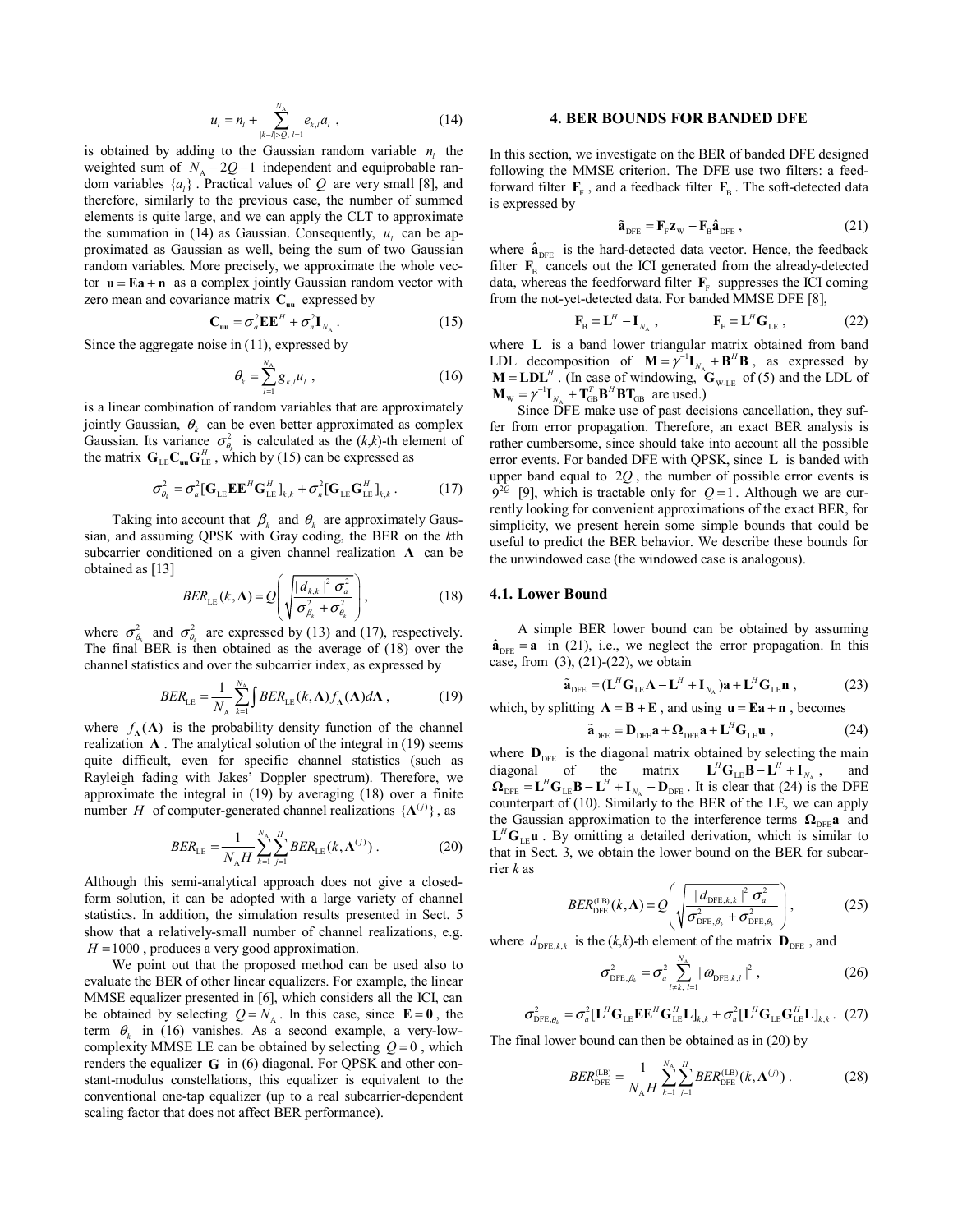## **4.2. Approximate Upper Bound**

To derive the BER upper bound, we consider the error propagation following the approach of  $[10]$ . For each subcarrier  $k$ , since the data are detected sequentially from  $k = N_A$  to  $k = 1$ , only  $M_k = N_A - k$  previously-detected symbols can propagate one or more possible errors. Hence, for each subcarrier  $k$ , we introduce  $M_k + 1$  states, identified by  $\phi_m$ , with  $0 \le m \le M_k$ . We say that the state of subcarrier *k* is  $\phi_m$  when the closest error has happened on subcarrier  $k + m + 1$ . In other words, the state is  $\phi_m$  when all the previous symbols from  $k+1$  to  $k+m$  are detected correctly, while the symbol  $k + m + 1$  is incorrect. Specifically, the state  $\phi_0$ identifies a symbol error on the previously-detected subcarrier (with index  $k+1$ ), while the state  $\phi_{M_k}$  represents the absence of errors on all the previously-detected symbols. We also define the quantity  $p_{k,m}$  as the probability that the state of subcarrier k is  $\phi_m$ , and the conditional probability of correct decision as

$$
\alpha_{k,m} = \Pr\{\hat{a}_k = a_k \mid \phi_m\} \,. \tag{29}
$$

These quantities allow a complete description of the statetransition diagram. Specifically, for  $0 \le m < M_k$ , the system can evolve from the state  $\phi_m$  only towards two states: either  $\phi_{m+1}$  (with probability  $\alpha_{k,m}$ ) or  $\phi_0$  (with probability  $1-\alpha_{k,m}$ ). The statetransition equations can be expressed by

$$
p_{k-1,0} = \sum_{m=0}^{M_k} (1 - \alpha_{k,m}) p_{k,m} \tag{30}
$$

$$
p_{k-1,m} = \alpha_{k,m-1} p_{k,m-1}, \qquad 1 \leq m \leq M_k - 1, \tag{31}
$$

$$
p_{k-1,M_k} = \alpha_{k,M_k-1} p_{k,M_k-1} + \alpha_{k,M_k} p_{k,M_k}.
$$
 (32)

Due to the channel correlation in the frequency domain, we expect that the conditional symbol error rate (SER) on two adjacent subcarriers is roughly equal. Therefore, by recalling that  $\phi_0$  identifies a symbol error on the previously-detected subcarrier, we can write

$$
SER_{\text{DFE}}(k,\Lambda) = p_{k-1,0} \approx SER_{\text{DFE}}(k+1,\Lambda) = p_{k,0}. \tag{33}
$$

By the same reason, we impose the stationary approximation  $p_{k-1,m} \approx p_{k,m}$  also for  $m \neq 0$ . It is obvious that this assumption can not be strictly true, since the number of states depends on *k* . However, by this approximation, we are able to apply (30)-(32) recursively, in order to explicit the conditional SER as [10]

$$
SER_{\text{DFE}}(k,\Lambda) = \left(1 + \sum_{i=0}^{M_k-2} \prod_{m=0}^{i} \alpha_{k,m} + \frac{1}{1 - \alpha_{k,M_k}} \prod_{m=0}^{M_k-1} \alpha_{k,m}\right)^{-1}.
$$
 (34)

At this point, a SER upper bound can be simply obtained by fixing some specific values  $\overline{\alpha}_{k,m}$ , with  $\overline{\alpha}_{k,m} \leq \alpha_{k,m}$ , thereby increasing the conditional SER. Since we are dealing with Gray coding, we can neglect the possibility that a symbol error will produce more than one bit error. This is equivalent of assuming that only three symbols out of four are possible. Hence, we can select

$$
\overline{\alpha}_{k,m} = 1/3, \qquad 0 \le m \le 2Q - 1. \tag{35}
$$

In addition, for the banded DFE, the error propagation is limited to 2*Q* symbols, and hence we can write

$$
\overline{\alpha}_{k,m} = \alpha_{k,m} = 1 - SER_{\text{DFE}}^{(\text{LB})}(k,\Lambda) , \qquad 2Q \le m \le M_k , \qquad (36)
$$

where  $SER_{\text{DFE}}^{(\text{LB})}(k,\Lambda)$  is the SER in the absence of error propagation, which can be calculated from (25) as

$$
SER_{\rm DFE}^{\rm (LB)}(k,\Lambda)=2 \ BER_{\rm DFE}^{\rm (LB)}(k,\Lambda)-\left(BER_{\rm DFE}^{\rm (LB)}(k,\Lambda)\right)^2. \tag{37}
$$

From  $(34)$ , by using  $(35)$  and  $(36)$ , we can obtain

$$
SER_{\text{DFE}}^{(\text{UB})}(k,\Lambda) = \frac{2 \cdot 3^{2Q} SER_{\text{DFE}}^{(\text{LB})}(k,\Lambda)}{3 \cdot (3^{2Q} - 1) SER_{\text{DFE}}^{(\text{LB})}(k,\Lambda) + 2} \ge SER_{\text{DFE}}(k,\Lambda). \quad (38)
$$

This explains that, for low SER values, the SER is at maximum  $3^{20}$  times higher than the SER in the absence of error propagation. Although we are interested in very small values of *Q* , such as  $Q=1$  and  $Q=2$ , this upper bound seems too loose for our purposes. Indeed, in OFDM systems, the ICI coefficients are very small. This translates into a feedback filter with very small coefficients with respect to the dominant one, which represents the cancellation of the adjacent symbol. As a consequence, we re-derive the upper bound by imposing (36) also for  $1 \le m \le 2Q - 1$ , while maintaining  $\bar{\alpha}_{k} = 1/3$ . In this case, the approximate upper bound becomes

$$
SERDFE(AUB)(k,  $\Lambda$ ) = 
$$
\frac{3 \, SERDFE(LB)(k,  $\Lambda$ )}{3 \, SER<sub>DFE</sub><sup>(LB)</sup>(k,  $\Lambda$ ) + 1}
$$
. (39)
$$

The final upper bound can then be obtained as in  $(20)$  and  $(28)$  by

$$
BER_{\text{DFE}}^{(\text{AUB})} = \frac{1}{2N_A H} \sum_{k=1}^{N_A} \sum_{j=1}^{H} SER_{\text{DFE}}^{(\text{AUB})}(k, \Lambda^{(j)}), \tag{40}
$$

where the factor 2 takes into account that, for QPSK with Gray coding, a symbol error generally translates into a single bit error.

## **5. SIMULATION RESULTS**

We consider an OFDM system with  $N=128$ ,  $N<sub>A</sub>=96$ , CP length *L* = 8 , and QPSK with Gray coding. The channel model is characterized by Rayleigh fading, an exponential power-delay profile with root-mean-square delay spread  $\sigma = 3$  (normalized to the sampling period), truncated up to the CP length, and a Jakes' Doppler spectrum. In case of windowing, we adopted the MBAE-SOE window design of [8]. All the theoretical results have been obtained by averaging over  $H = 1000$  channel realizations.

We firstly compare the analytical and the simulated BER of the linear equalizers. Fig. 1 illustrates the BER of the MMSE LE as a function of the SNR per bit  $\gamma/2$ , when the normalized Doppler spread is  $f_D / \Delta_f = 0.15$ , i.e., 15% of the subcarrier separation. It is evident that the theoretical BER coincides with the simulated one both in the presence or absence of windowing. Our semi-analytical approach is able to correctly predict also the BER of one-tap equalization, which is the conventional equalization scheme tailored to time-invariant channels. This agrees with the result in [4]. The proposed approach is useful also to characterize the BER performance of the full (i.e., non-banded) MMSE LE of [6]. Fig. 2 investigates the BER floors of linear equalizers, as a function of the normalized Doppler spread. The SNR per bit is fixed and equal to 40 dB. Also in this case the theoretical BER closely fits with the simulated one.

We now compare the simulated BER of the DFE with the theoretical BER bounds, i.e., the lower bound (LB) of (28) and the approximate upper bound (AUB) of (40). Figs. 3-4 show that the two bounds correctly follow the BER shape. Unfortunately, they are not very tight. This means that other refined approximations can potentially tighten the two bounds. A second possibility is to develop a BER analysis using the approach of [9]. We are currently working on both the alternatives.

## **6. CONCLUSIONS**

We have described a semi-analytical method that predicts the BER of a banded MMSE LE in OFDM systems with significant Doppler